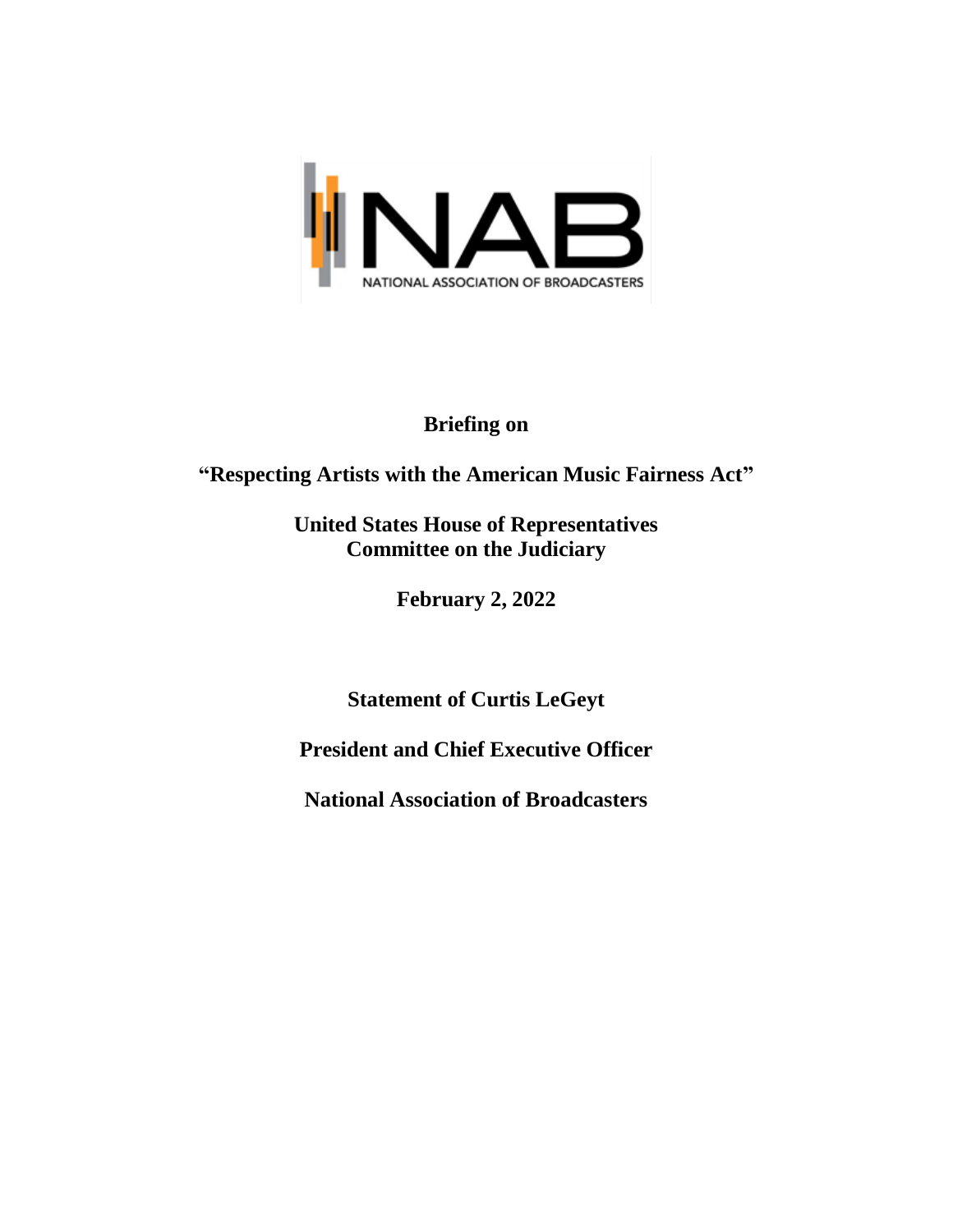#### **I. Introduction**

Good morning, Chairman Nadler, Ranking Member Jordan and members and staff of the House Judiciary Committee. My name is Curtis LeGeyt, and I am the President and Chief Executive Officer of the National Association of Broadcasters (NAB). I am proud to testify today on behalf of our more than 5,200 free, local, over-the-air radio members who serve your constituents across the United States.

For more than 100 years, broadcast radio has impacted the lives of Americans in many beneficial and significant ways. Radio broadcasters inform, educate and alert our listeners to important events, issues and emergencies. We introduce them to new music. We entertain them with sports, talk and interviews. We are local, involved in our communities and proud to serve the public interest.

Radio stations' critical role as first informers, emergency lifelines and entertainment media has never been more apparent than today – during the coronavirus pandemic. Even in the face of decimating and unprecedented losses in advertising revenue – as well as risk to their own health and safety – local radio stations and their employees report for duty every day, providing a lifeline and the latest local information that keeps communities safe and connected.

I look forward to discussing today the enduring value of broadcast radio, the importance of the existing copyright framework that governs it for the benefit of musicians and the public, and how enactment of the American Music Fairness Act (AMFA) would harm the public good and fail artists by imposing a new performance royalty that is economically untenable for local radio stations.

#### **II. Broadcast Radio Remains Unique Among All Communications Media**

Local radio has played a crucial role in communities across the country for more than a century. From FDR's fireside chats to MLK's speeches, from the first U.S. commercial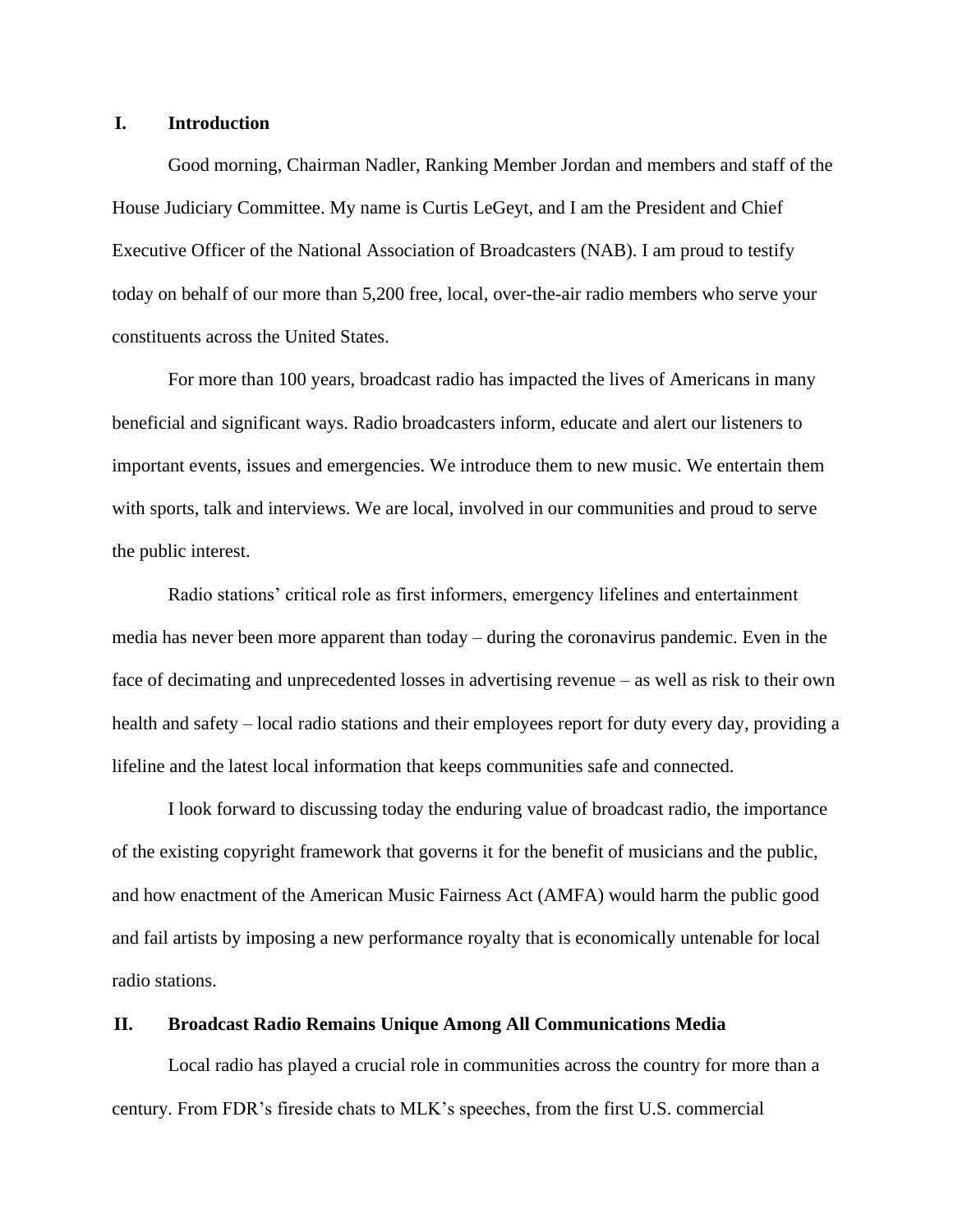broadcast on Election Day 1920 to the current coronavirus coverage, radio is integral to the fabric of American life.

More than 239 million listeners tune into U.S. radio stations every week<sup>1</sup> because our programming, service and cost remain unique among all entertainment mediums. Our locally focused content informs, educates and alerts listeners to important events impacting their communities. Our resilient architecture ensures that listeners will not lose access to their hometown teams in the bottom of the ninth inning, or – more importantly – to an emergency alert during a time of crisis. Local radio broadcasters do all of this through a service that is completely free to listeners, requiring no monthly subscriptions or expensive data charges. For your constituents who may be unable to pay for quality, vetted local news, radio broadcasters help ensure that they are not left behind. In addition, local radio serves a number of diverse linguistic and ethnic audiences, providing a unique and vital service to non-English speakers who may be underserved by general market media.

As a result of its massive popularity, radio continues to be an engine of local economic activity. Local radio stations employ more than 116,000 people nationwide and contribute more than \$380 billion to the U.S. economy through our broad stimulative effect.<sup>2</sup>

Radio's enduring commitment to local communities – and its recognition and support of the local diversity within those communities – has driven extraordinary levels of public service. The attached Exhibit A includes recent representative examples of local radio broadcasters serving their communities, as well as examples of radio groups leading nationwide initiatives. These are not isolated incidents of public service. Rather, these are only a handful of examples of

<sup>&</sup>lt;sup>1</sup> The Nielsen Total Audience Report, June 2021.

<sup>2</sup> Local Radio and TV: Helping Drive the United States Economy, Woods & Poole Economics, 2021.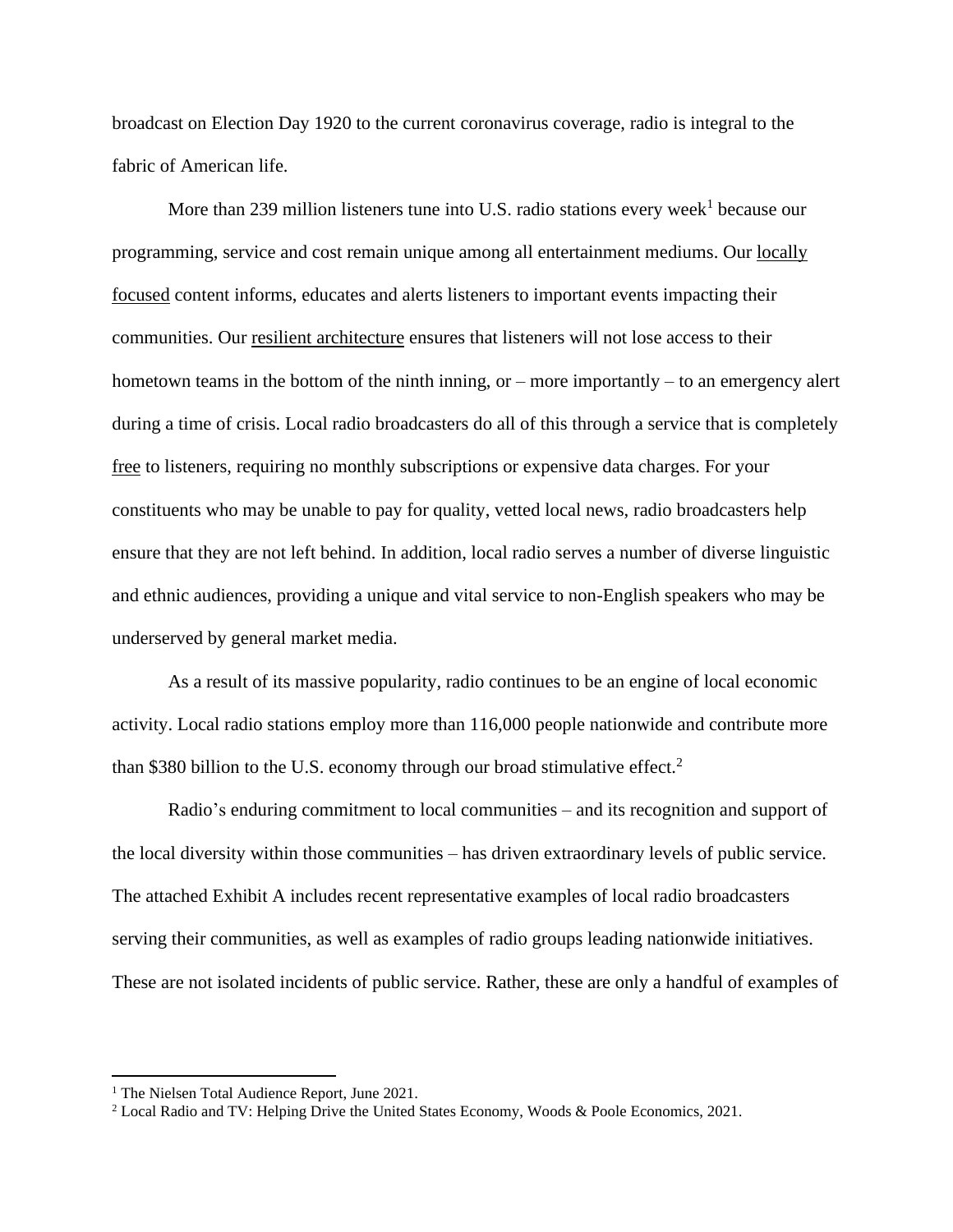what radio stations do across the country every day, every week and every year for their local communities.

Of course, you cannot talk about broadcast radio without recalling the countless artists whose careers were made when their first song played over our airwaves, $3$  or our listeners whose memories are indelibly intertwined with a song playing on their favorite station. Broadcast radio continues to drive music discovery for both new musicians and legacy artists.<sup>4</sup>

### **III. The AMFA Would Disrupt the Music Licensing Framework Governing Broadcast Radio and Harm the Public Good**

Radio's place in the fabric of American culture is not accidental. It is the product of policy choices and a resulting legal framework that enables broadcast radio to remain completely free and dedicated to local communities. Anyone in the country can access local radio without needing a subscription or internet connection. During emergencies and times when other forms of communication fail, radio is there to deliver critical information to listeners across America.

While the world around radio has changed dramatically in the past century, the popularity of broadcast radio has not. Its enduring listenership is testament to consumers' continued demand for a free listening alternative, populated by familiar personalities who are part of their local communities. As the music industry grows and streaming offerings expand, broadcast radio remains as popular as ever, for music listening and discovery year after year. Eighty-five percent of Americans listen to radio each week. As a result, the mutually beneficial relationship between performers and radio – free airplay for free promotion – continues to thrive, and the laws governing that relationship continue to serve the public interest.

<sup>3</sup> *See* [https://www.rbr.com/musicians-thank-radio-for-airplay/;](https://www.rbr.com/musicians-thank-radio-for-airplay/) [https://www.cbsnews.com/news/cma-awards-2017](https://www.cbsnews.com/news/cma-awards-2017-winners-highlights-and-best-moments/) [winners-highlights-and-best-moments/;](https://www.cbsnews.com/news/cma-awards-2017-winners-highlights-and-best-moments/)<https://www.nab.org/documents/newsroom/pressRelease.asp?id=1785> <sup>4</sup> <https://radioink.com/2022/01/26/will-ethnic-radio-survive-in-the-u-s-a/>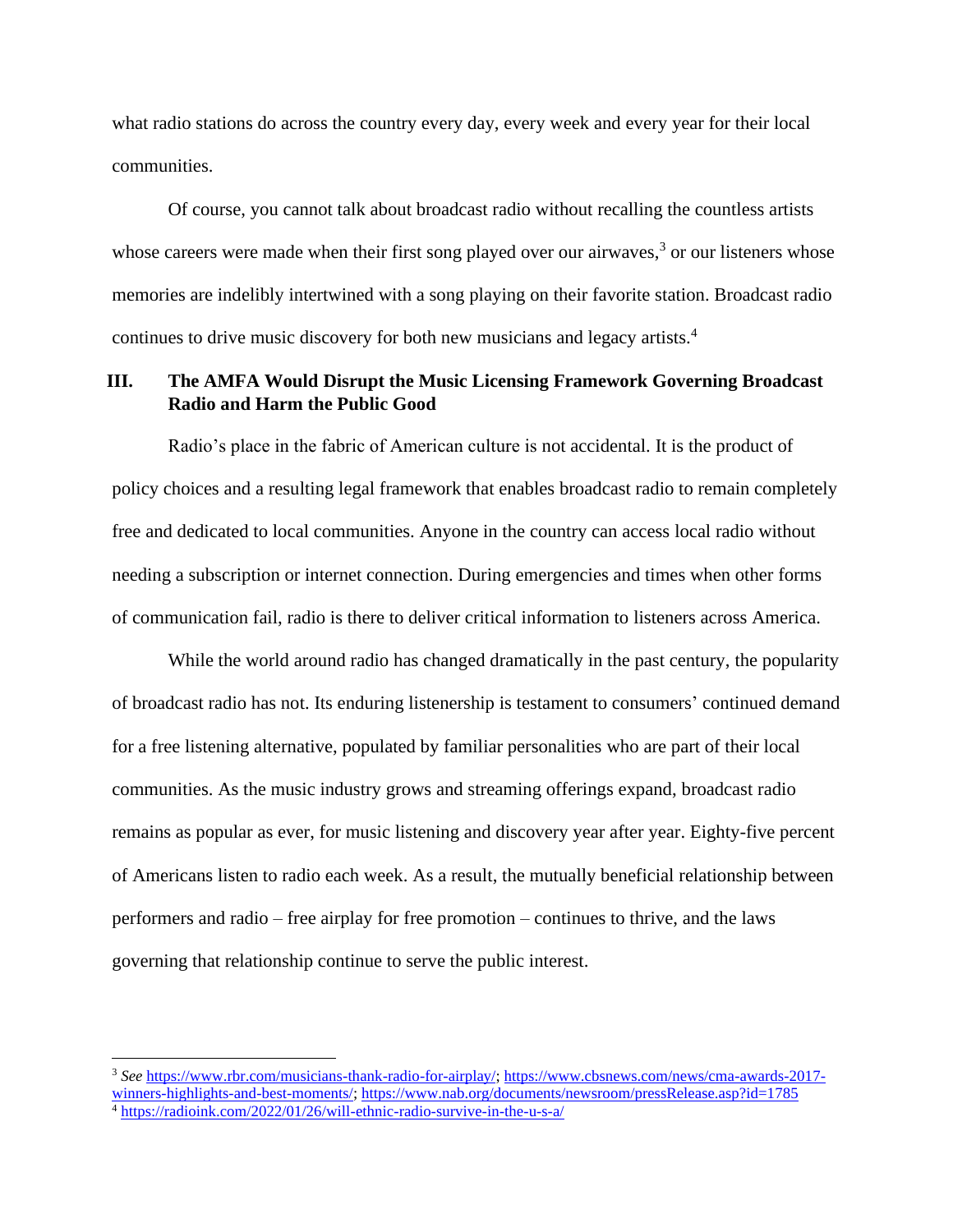When 239 million listeners hear a new artist or song they like on the radio, consumers then engage with that artist in other ways, whether it's streaming, through social media, or by attending live events – all of which adds up to significant income for performers through the promotional value of radio. To put the reach of local broadcasting in context, a single song played during the morning drive on Spanish Broadcasting System's salsa and English/Spanish language adult contemporary station WCMQ-FM in Miami, Florida, is the equivalent of more than 15,200 unique streams on Spotify or Pandora.

Some of my fellow panelists have suggested that despite broadcast radio's time-tested benefits to both performers and listeners, Congress ought to overhaul the current music licensing laws that apply to local radio and impose a new sound recording performance royalty on local radio stations by enacting the AMFA.

Such an abrupt change in law that governs relationships between incumbent rights holders and users would be wholly inconsistent with Congress' long-held approach to copyright policy. Whether it was the emergence of player piano rolls, copy machines, VHS recordings, streaming services or search engines, Congress has consistently focused its major copyright reforms on updates to law that are needed to account for new or emerging technologies – not mediums that have existed for more than 100 years. It would be unprecedented for Congress to upend copyright laws that have governed decades-long relationships, on which entire industries have been built to the mutual benefit of stakeholders as well as the public, and where the fundamental nature of each remains intact.

Moreover, the imposition of a new performance royalty is simply economically untenable for local radio broadcasters. While our critical lifeline service is free to listeners, it is not to those who provide it. The current pandemic has demonstrated not only how important broadcast radio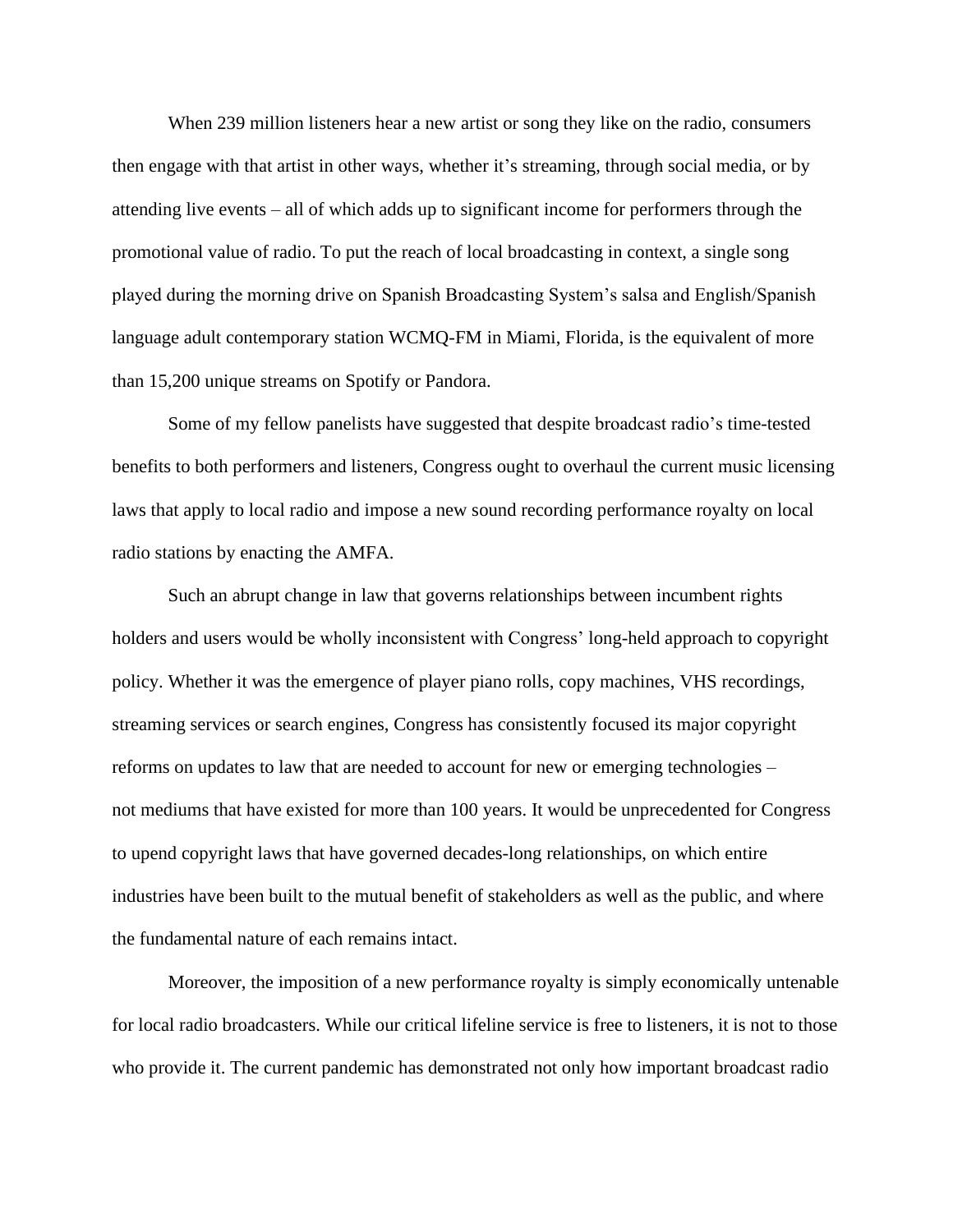is, but also the narrow margins with which radio owners operate. This financial reality is true for radio stations of all sizes and in all markets.

By contrast, thanks in large part due to the continued exposure given to artists on radio, the American recording industry is the largest in the world, whether measured in terms of revenue, or creation and export of music. Even during the pandemic, U.S. recorded music revenues have continued to boom. In 2019, U.S. recorded music revenues grew 13% to \$11.1 billion;<sup>5</sup> in 2020, they grew more than nine percent to \$12.2 billion (the fifth consecutive year of growth for the industry); 6 and in the *first half* of 2021, they grew 27% versus the prior year, from \$5.6 to \$7.1 billion.<sup>7</sup>

Radio stations invest considerable amounts of money in producing content, employing on-air talent and updating the equipment they need to run successful stations. They also pay substantial FCC license fees and hundreds of millions of dollars in royalties to performing rights organizations like ASCAP and BMI and streaming collectives like SoundExchange. Without reliance on the subscription fees that listeners pay to streaming services and satellite radio, broadcasters cover these costs entirely through advertising revenue. Those in the radio industry know that during tough times, businesses' advertising expenditures are the first thing to be cut and the last to return. At the outset of the pandemic, that revenue source was put on life support, and it is still working on a full return.

Make no mistake: enacting the AMFA would jeopardize jobs, require radio stations to cut back their involvement in local communities and place more pressure on radio stations already struggling to survive. It would also incentivize radio stations to play less music per hour, shift to

<sup>5</sup> <https://www.riaa.com/wp-content/uploads/2020/02/RIAA-2019-Year-End-Music-Industry-Revenue-Report.pdf>

<sup>6</sup> <https://www.riaa.com/wp-content/uploads/2021/02/2020-Year-End-Music-Industry-Revenue-Report.pdf>

<sup>7</sup> <https://www.riaa.com/wp-content/uploads/2021/09/Mid-Year-2021-RIAA-Music-Revenue-Report.pdf>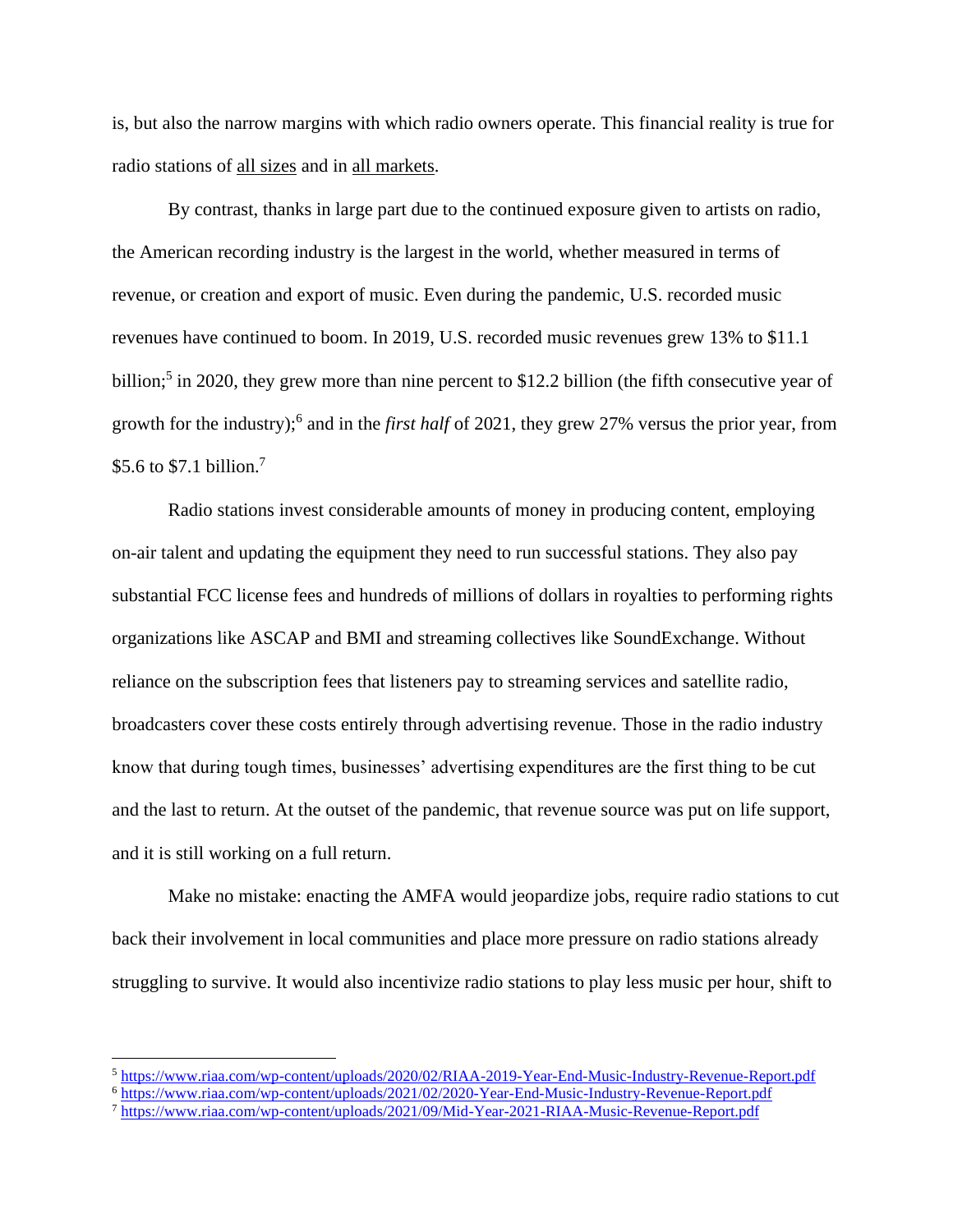non-music formats as a means of economic survival and cause some stations to go out of business altogether. This would hurt not only the radio stations and their local communities, but also the artists who rely on radio's unprecedented reach to broadcast them to the 85% of Americans who tune in each week. Lesser known or up-and-coming artists may suffer in particular, with radio stations being forced to air the most popular or larger performing artists in an attempt to draw a larger audience at minimal cost.

For these reasons, Reps. Kathy Castor (FL-14) and Steve Womack (AR-03) and Sens. Martin Heinrich (NM) and John Barrasso (WY) introduced the Local Radio Freedom Act this Congress (H. Con. Res. 33 / S. Con. Res. 9), which opposes any new performance royalty on broadcast radio. NAB thanks the combined 232 House and Senate cosponsors of the resolution for their support of local radio.

## **IV. The AMFA Fails to Consider the Marketplace Realties of Broadcast Radio and the Broader Music Licensing System**

The AMFA disregards the value of radio and would create a music licensing scheme that is financially unsustainable for broadcasters and leads to less music airplay. Rather than balancing the marketplace realities and allowing broadcast radio to thrive – which in turn promotes artists and benefits local communities – the AMFA imposes a piecemeal terrestrial performance royalty that would further stress the viability of the current local broadcast radio model as discussed above. If radio cannot thrive, its benefits to artists and local communities wither.

The AMFA delivers a second punch to local radio by ignoring how the current webcasting compulsory license<sup>8</sup> impedes broadcasters from innovating, which further limits radio's benefit to artists and the public. For broadcasters striving to serve their listeners by

<sup>8</sup> 17 U.S.C. § 114(f).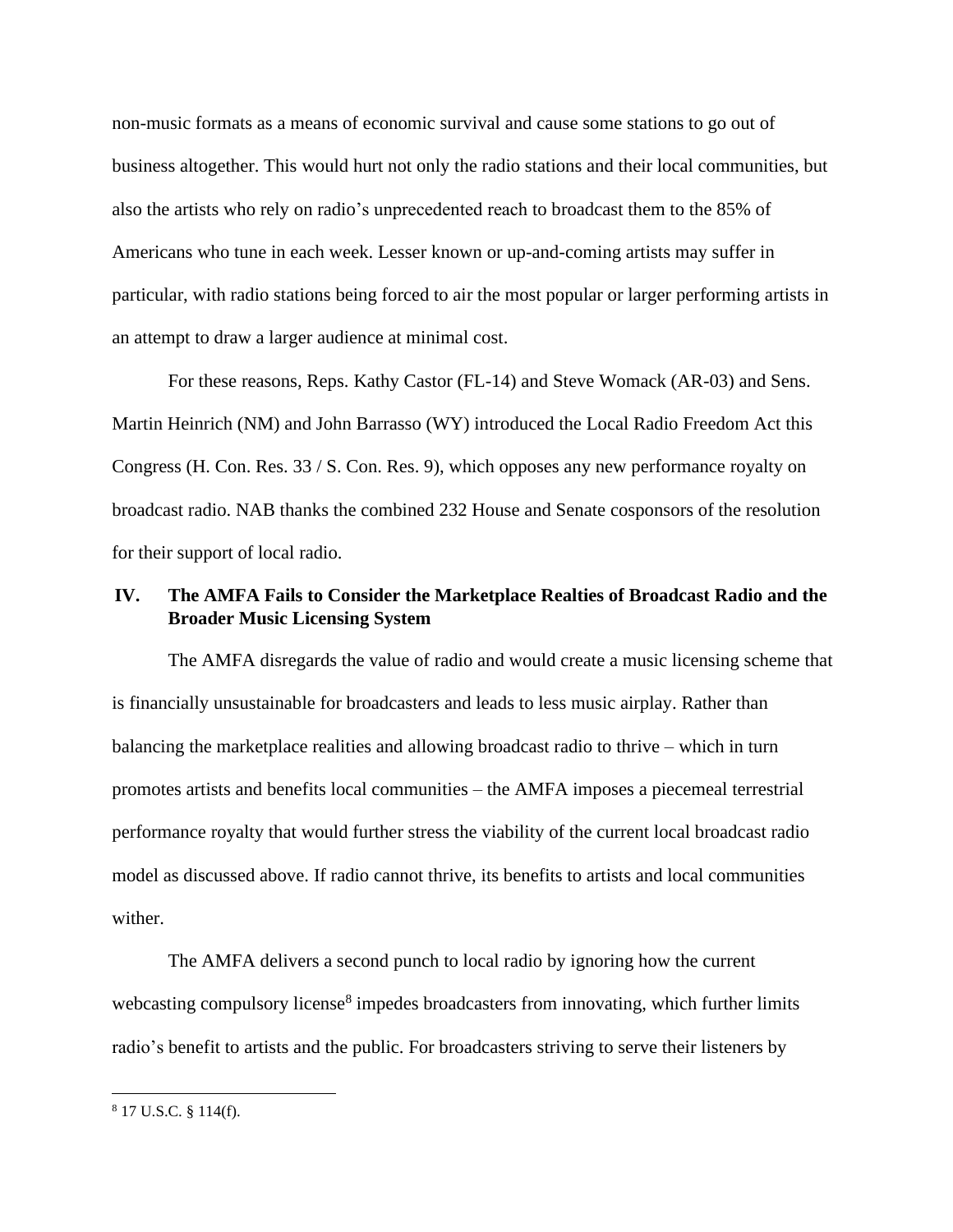offering simulcasts of their terrestrial programming through online platforms, there is simply no formula for offsetting the significant webcasting rates set by the Copyright Royalty Board (CRB) with digital revenues. Radio stations already pay tens of millions of dollars in royalties to streaming collectives like SoundExchange, which in turn go to record labels and artists. Because webcasting is cost prohibitive, however, many broadcasters currently choose either not to stream or to limit streaming. This does not serve artists or the public interest.

For broadcasters in particular, the digital space offers an opportunity to expand the footprint of the public benefits highlighted above. It also provides the chance for exciting new innovations that improve the listening experience, like radio feeds that automatically transition from terrestrial to streaming as a driver leaves a local market. But the current rates set by the CRB undermine this possibility because they have resulted in license fees that make webcasting cost prohibitive. Today, whether you are a large broadcaster or small broadcaster, or your station is based in Washington, D.C., Lima, Ohio, or New York City, the revenue that can be generated from streaming simply does not, and cannot, offset the costs. This imbalance impedes the growth of internet radio among local radio broadcasters and diminishes the possibility of our increased service to your constituents, which ultimately is not to the benefit of artists, songwriters, or, most of all, consumers.

Even outside of broadcast, the non-interactive webcasting space lacks effective competition to maximize consumer choice. Today, the only companies that can attempt to take on the challenge of a non-interactive streaming service (as distinct from on-demand platforms like Apple Music, Spotify and YouTube) are those that are successful in other businesses – whether it be broadcasting, satellite radio, internet search, or consumer electronics. Those entities can leverage that success to subsidize a long-term investment in music distribution. For example,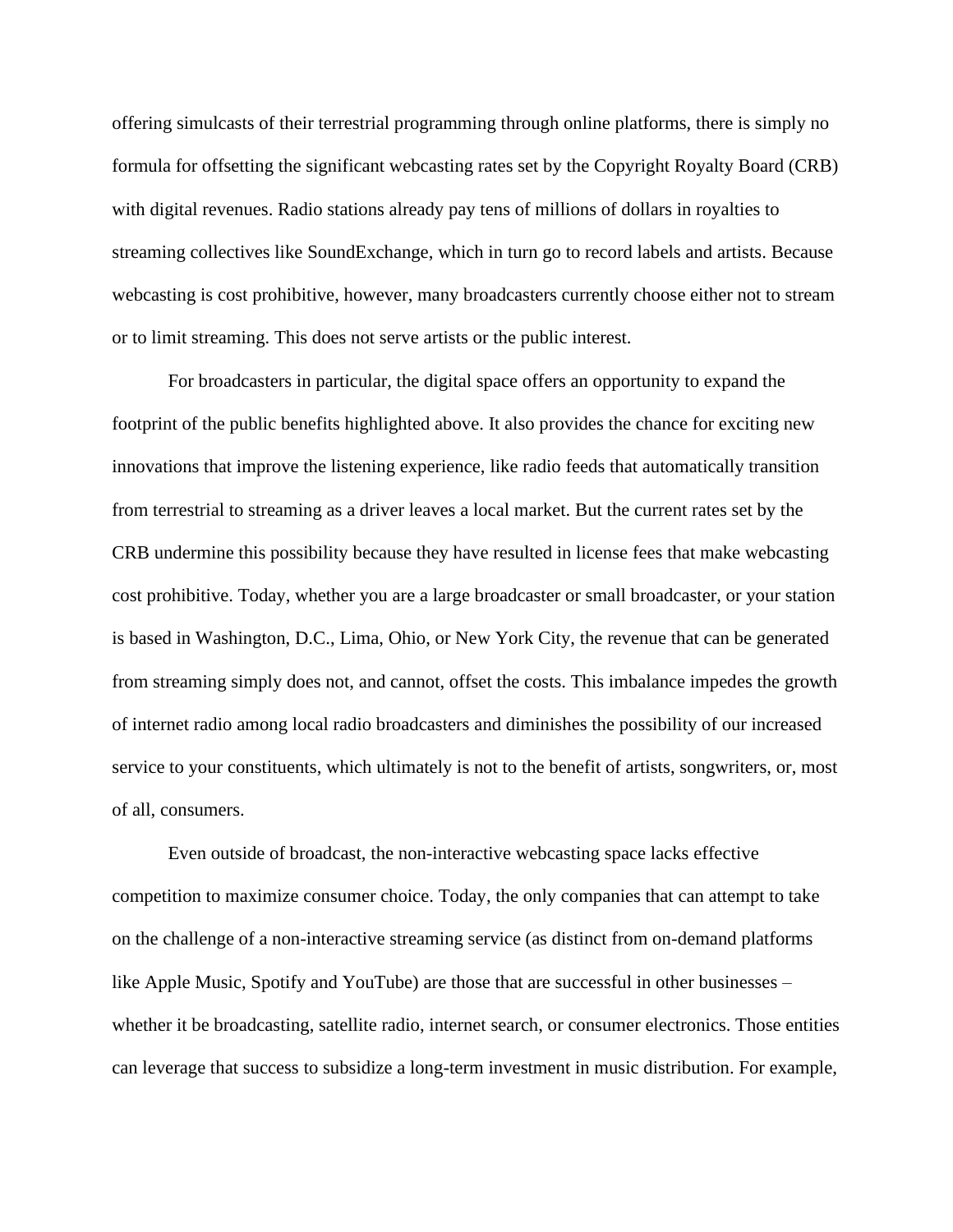SiriusXM radio acquired Pandora in 2019, making it the then-largest audio company in the world. But even after such an acquisition, Pandora has continued to shed thousands of subscribers. This leaves a limited pool of competitors in this space and little opportunity for new entrants, harming both the music industry and consumers.

### **V. Conclusion**

Thank you for inviting me to testify today. We are extremely proud of the role we play in serving your constituents and supporting our music industry partners. Unfortunately, by disregarding today's marketplace realties, the AMFA would undermine both. We look forward to working with this Committee in support of balanced music licensing policies that ensure a thriving future for musicians while enabling broadcasters to grow our uniquely free and local service.

I look forward to answering your questions.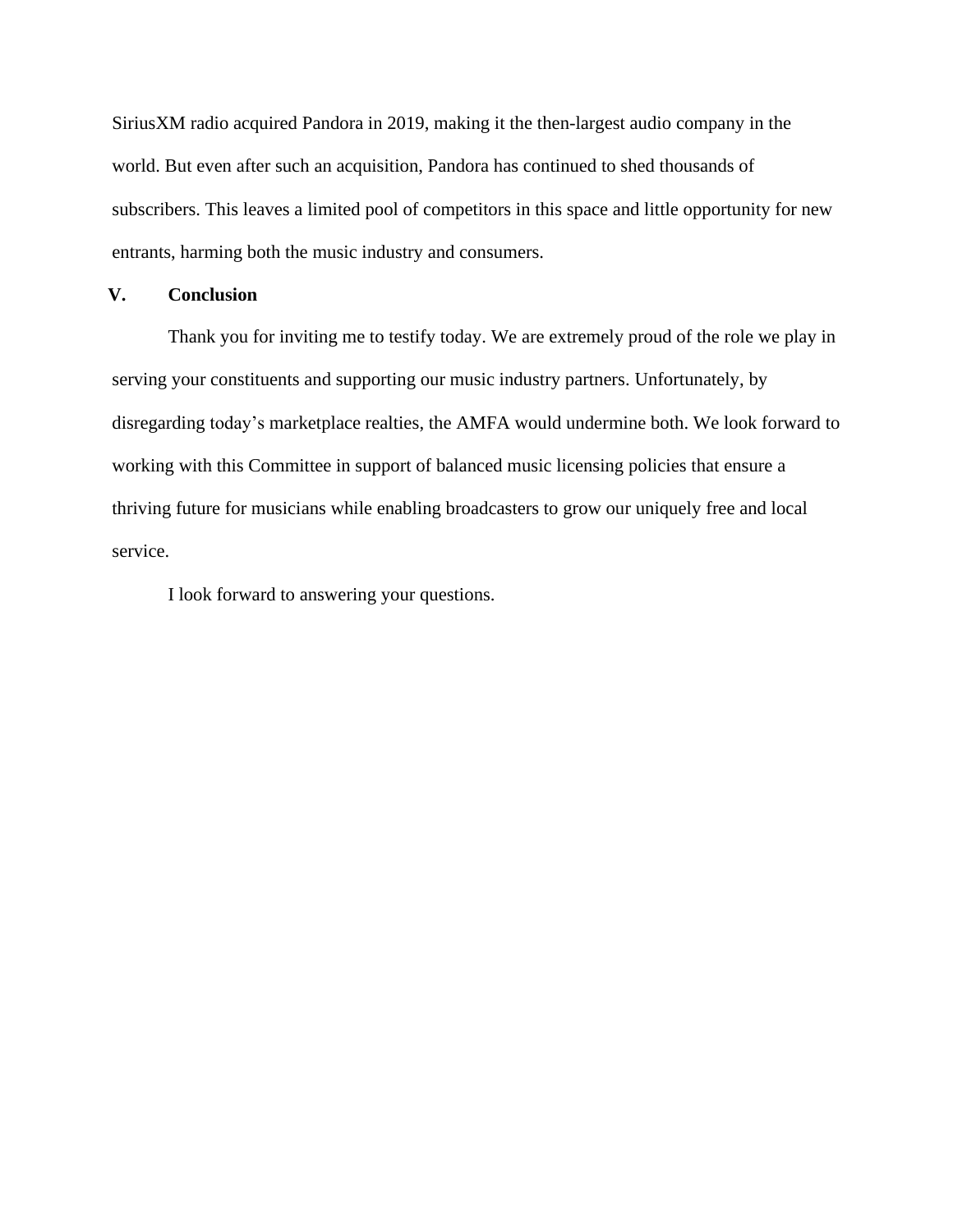## **Exhibit A**

### **Recent representative examples of local radio broadcasters serving their communities, as well as radio groups' nationwide initiatives:**

- CD 92.9 FM in Columbus, OH raised money for various children's charities in Central Ohio through the 29th Annual Andyman-A-Thon, a radio drive that accepted donations in exchange for playing contributors' favorite songs.<sup>9</sup>
- As an initiative to promote diversity, equity and inclusion, Audacy Sacramento launched "Audacy Serves" across its six stations in the market, airing a new weekly public affairs show, a mentoring program for students exploring media careers, and an ongoing series of on-air public service announcements from like-minded organizations in the community.<sup>10</sup>
- iHeartMedia's WLTW-FM New York City raised more than \$1.2 million to benefit Hassenfeld Children's Hospital at NYU Langone as part of its third annual "Hope for the Holidays" Radiothon.<sup>11</sup>
- KALC-FM Denver, Co. raised \$1.3 million for Children's Hospital Colorado, part of the Children's Miracle Network during Alice 105.9's Cares for Kids Radiothon. The amount donated during the 20th annual radiothon brought the overall fundraising total to more than \$24 million since  $2001$ <sup>12</sup>
- Audacy's WDOK-FM Cleveland raised over \$250,000 to benefit the local children's hospital, bringing the station's radiothon contributions to \$4.7 million since 2003.<sup>13</sup>
- Beasley Media Group's WMGC-FM Detroit, MI morning show "The Gello Show" reported on an initiative aiming to help Black restaurants, cooks and chefs hit hardest by the COVID-19 pandemic and celebrate Africa's contribution to American food during Black History Month.<sup>14</sup>
- A group of iHeartMedia's radio stations in Milwaukee launched an initiative to support local Black-owned businesses, restaurants, and nonprofits.<sup>15</sup>

<sup>9</sup> <https://www.columbusnavigator.com/the-29th-annual-andyman-a-thon/>

<sup>&</sup>lt;sup>10</sup> [http://www.insideradio.com/free/audacy-serves-promoting-diversity-launches-in-sacramento/article\\_b5430908](http://www.insideradio.com/free/audacy-serves-promoting-diversity-launches-in-sacramento/article_b5430908-ba76-11eb-8ec4-978e720b8413.html) [ba76-11eb-8ec4-978e720b8413.html](http://www.insideradio.com/free/audacy-serves-promoting-diversity-launches-in-sacramento/article_b5430908-ba76-11eb-8ec4-978e720b8413.html)

<sup>&</sup>lt;sup>11</sup> <https://ramp247.com/formats/ac/lite-fm-ny-raises-over-1-2-mil-for-hassenfeld-childrens/>

<sup>12</sup> <https://radioink.com/2021/02/13/kalc-fm-denver-comes-up-big-for-kids/>

<sup>13</sup> [https://entercom.com/press/local/entercom-raises-over-200000-for-university-hospitals-rainbow-babies-childrens](https://entercom.com/press/local/entercom-raises-over-200000-for-university-hospitals-rainbow-babies-childrens-hospital/)[hospital/](https://entercom.com/press/local/entercom-raises-over-200000-for-university-hospitals-rainbow-babies-childrens-hospital/)

<sup>&</sup>lt;sup>14</sup> <https://michmab.com/wmgc-celebrates-african-diaspora-food/>

<sup>15</sup> <http://www.urbanradionation.com/2020/08/iheartmedia-milwaukee-launches.html>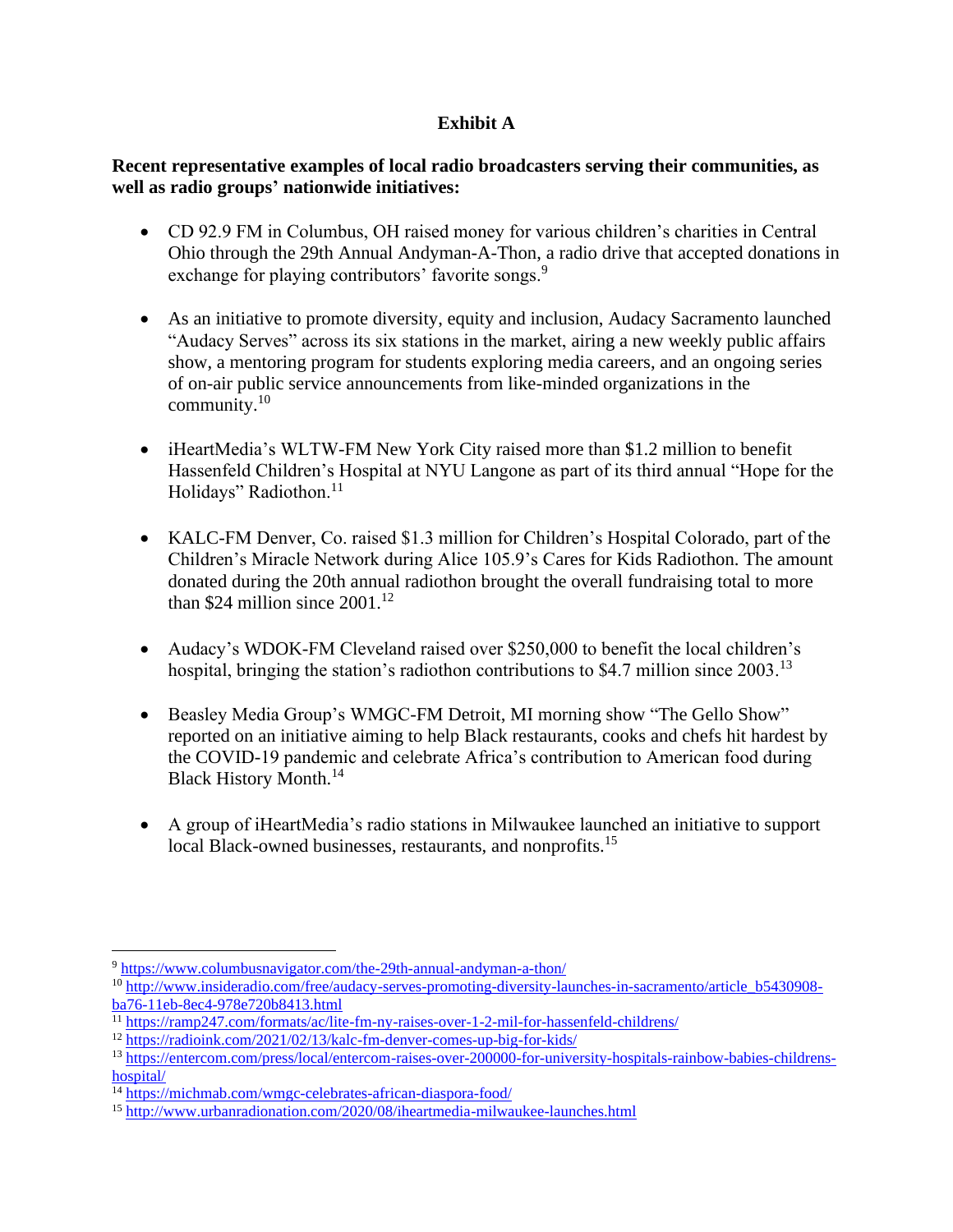- Beasley Media Group's WMGK-FM Classic Rock 102.9 legendary morning personality John DeBella hosted the annual Turkey Drop, collecting a record-breaking 9,056 turkeys for needy families in the Philadelphia area.<sup>16</sup>
- Cumulus Media's Dallas-Fort Worth, Texas, station HOT 93.3 partnered with Dallas Area Rapid Transit (DART) to celebrate Hispanic Heritage Month by airing stories highlighting local Hispanic-owned businesses and recognizing the achievements and contributions of inspiring Hispanic Americans in the community.<sup>17</sup>
- In response to Hurricane Ida, iHeartMedia Houston's seven radio station cluster mobilized with the help of their listeners to fill and deploy dozens of trucks filled with donations for impacted communities.<sup>18</sup>
- Audacy Country KWJJ (99.5 THE WOLF)/PORTLAND, OR morning show hosts Nick and Kristen held a "Medical Debt Payoff" event, in partnership with RIP Medical Debt, to eliminate \$2.1 million in medical expenses in the Pacific Northwest area.<sup>19</sup>
- Capitol Broadcasting's WRAL-FM Raleigh, NC raised nearly \$643,000 to help patients and families as part of the 27th annual Mix 101.5 Radiothon for Duke Children's Hospital.<sup>20</sup>
- CUMULUS's KMJ-FM Fresno teamed up with a local agriculture company and raised more than \$500,000 for the Central California Food Bank through the "2021 Feeding Families Fund Drive."<sup>21</sup>
- iHeartMedia Atlanta stations partnered with local television station CBS affiliate WGCL-TV to collect water and toiletries over the weekend of March 28, 2021 to benefit the many tornado victims of Coweta county.<sup>22</sup>
- Hubbard Broadcasting's WIRK Indiantown, Fla., morning show team Tim Leary and Chelsea Taylor, along with the Wounded Veterans Relief Fund, raised \$10,000 worth of tools and services for an Army veteran.<sup>23</sup>
- Missouri Valley Broadcasting's KMMO Marshall, Mo., highlighted on its website a state initiative designed to assist older Missourians with accessing the COVID-19 vaccine.<sup>24</sup>

<sup>16</sup> <https://www.urbaninsite.com/news/wmgk-fm-john-debella-turkey-drop-collects-9056/>

<sup>&</sup>lt;sup>17</sup> <https://www.wearebroadcasters.com/publicService/story.asp?id=4884>

<sup>18</sup> <https://radioink.com/2021/08/31/iheart-houston-helping-new-orleans-community/>

<sup>&</sup>lt;sup>19</sup> <https://www.allaccess.com/net-news/archive/story/213331/kwjj-99-5-the-wolf-portland-or-morning-show-elimin>

<sup>20</sup> <https://www.wral.com/mix-101-5-radiothon-raises-nearly-643-000-for-duke-children-s-hospital/20034416/>

<sup>&</sup>lt;sup>2121</sup> [https://news.radio-online.com/articles/n41114/Fresnos-KMJ-Raises-Ove-\\$500K-for-Central-California-Food-](https://news.radio-online.com/articles/n41114/Fresnos-KMJ-Raises-Ove-$500K-for-Central-California-Food-Bank)[Bank](https://news.radio-online.com/articles/n41114/Fresnos-KMJ-Raises-Ove-$500K-for-Central-California-Food-Bank)

<sup>22</sup> [https://power961.iheart.com/featured/atlanta/content/2021-03-26-coweta-county-tornado-relief-donate-water](https://power961.iheart.com/featured/atlanta/content/2021-03-26-coweta-county-tornado-relief-donate-water-toiletries-this-saturday/)[toiletries-this-saturday/](https://power961.iheart.com/featured/atlanta/content/2021-03-26-coweta-county-tornado-relief-donate-water-toiletries-this-saturday/)

<sup>&</sup>lt;sup>23</sup> <https://radioink.com/2021/09/01/wirk-helps-a-florida-vet-in-need/>

<sup>&</sup>lt;sup>24</sup> <https://www.kmmo.com/2021/02/18/missouri-seniors-can-obtain-assistance-with-getting-covid-19-vaccinations/>